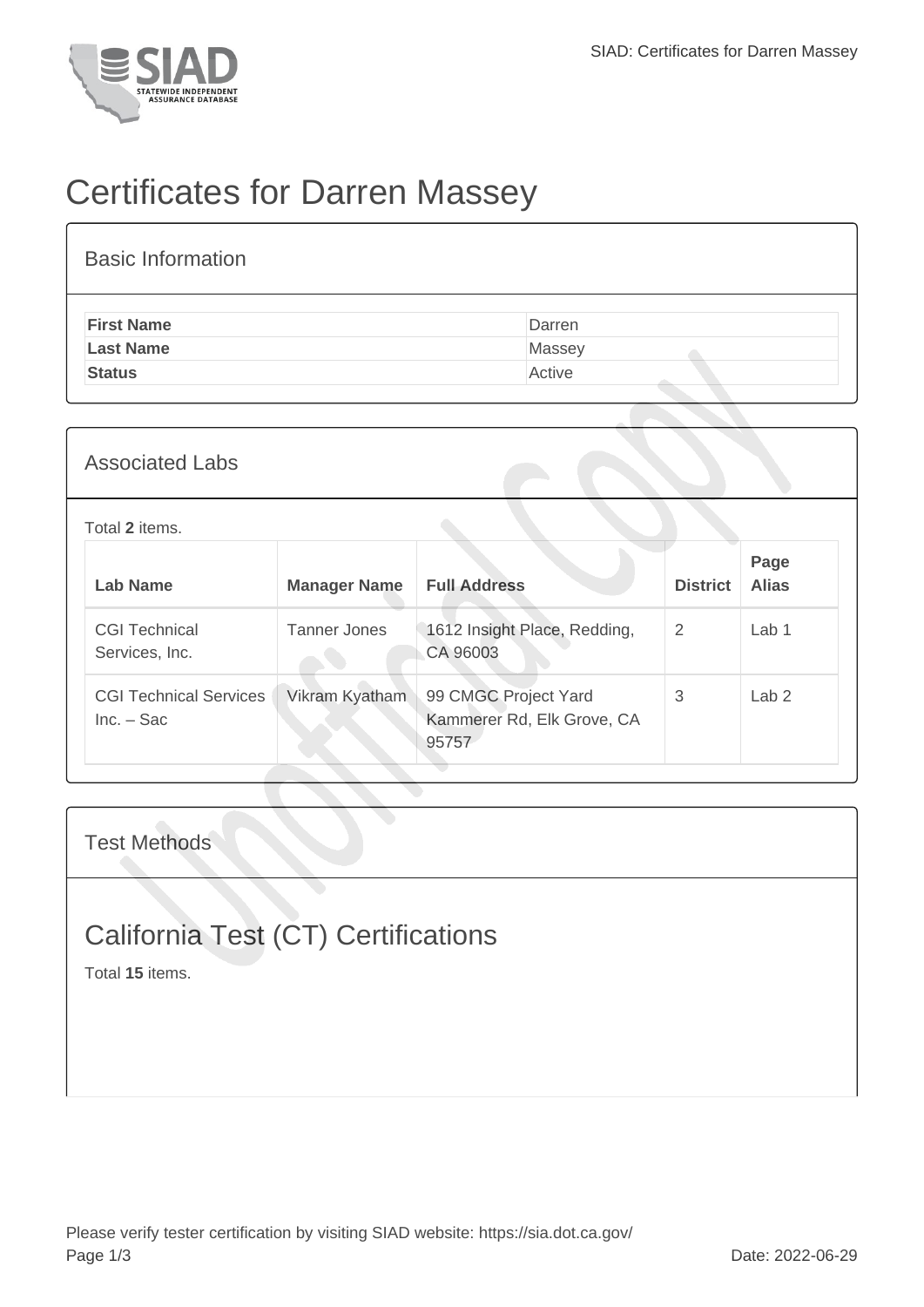

| <b>Test Method</b>                                                                  | <b>Expiration</b><br><b>Date</b> | <b>Status</b> | <b>IA Responsible</b> | Within<br>Lab(s)<br><b>Scope</b> | <b>Comments</b>  |
|-------------------------------------------------------------------------------------|----------------------------------|---------------|-----------------------|----------------------------------|------------------|
| CT 105 Calculations -<br>Gradings (JTCP - HMA I<br>$/$ S&A)                         | 2024-03-19                       | Active        | Soroosh<br>Amelian    | Lab <sub>1</sub>                 | Provisional.     |
| CT 125 AGG Sampling -<br><b>AGGREGATES (JTCP -</b><br><b>HMA I / S&amp;A)</b>       | 2024-03-19                       | Active        | Soroosh<br>Amelian    | Lab <sub>1</sub>                 | (No<br>comments) |
| CT 125 BIT Sampling -<br><b>BITUMINOUS</b>                                          | 2023-04-27                       | Active        | Loren Lee             | Lab <sub>1</sub>                 | (No<br>comments) |
| CT 125 GEN Sampling -<br><b>GENERAL</b>                                             | 2023-04-27                       | Active        | Loren Lee             | Lab <sub>1</sub>                 | (No<br>comments) |
| CT 125 HMA Sampling -<br><b>HMA</b>                                                 | 2023-04-27                       | Active        | Loren Lee             | Lab <sub>1</sub>                 | (No<br>comments) |
| CT 201 Sample<br>Preparation - Soil and<br>Aggregates (JTCP -<br><b>S&amp;A)</b>    | 2024-03-19                       | Active        | Soroosh<br>Amelian    | Lab $1$ ,<br>Lab <sub>2</sub>    | Provisional.     |
| CT 202 Sieve analysis -<br>Fine and Coarse<br>Aggregates (JTCP -<br><b>S&amp;A)</b> | 2024-03-19                       | Active        | Soroosh<br>Amelian    | Lab $1$ ,<br>Lab <sub>2</sub>    | Provisional.     |
| CT 205 Percent Crushed<br>Particles (JTCP - S&A)                                    | 2024-03-19                       | Active        | Soroosh<br>Amelian    | Lab <sub>1</sub>                 | Provisional.     |
| CT 216 Relative<br>Compaction - Soils and<br>Aggregates (JTCP -<br><b>S&amp;A</b> ) | 2024-03-19                       | Active        | Soroosh<br>Amelian    | Lab $1,$<br>Lab <sub>2</sub>     | Provisional.     |